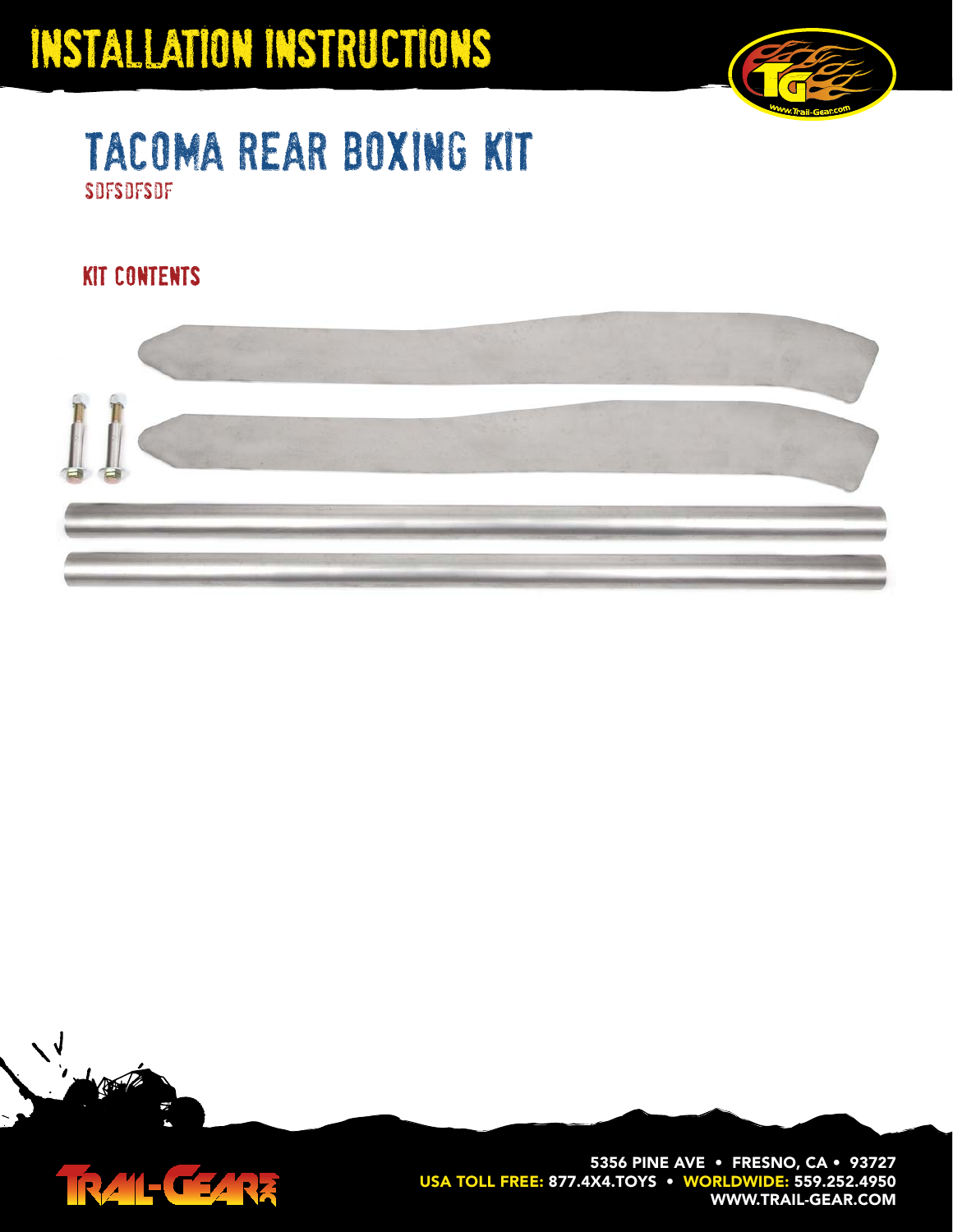

# recommended tools

Jack Jack Stands Ratchet (3/8" and 1/2") Welder Grinder Brake Fluid

### **Wrenches**

10mm 12mm 14mm

## **Sockets**

12mm 14mm 18mm

# caution

1. Read all instructions completely and carefully before you begin.

2. Check to make sure the kit is complete and that no parts are missing(refer to the Kit Contents List on the first page of these instructions). If anything is missing, please contact Trail-Gear at 559.252.4950.

3. Park vehicle on a clean, dry, flat, level surface and block the tires so the vehicle can not roll in either direction.

> **5356 PINE AVE • FRESNO, CA • 93727** USA TOLL FREE: 877.4X4.TOYS • WORLDWIDE: 559.252.4 **WWW.TRAIL-GEAR.COM**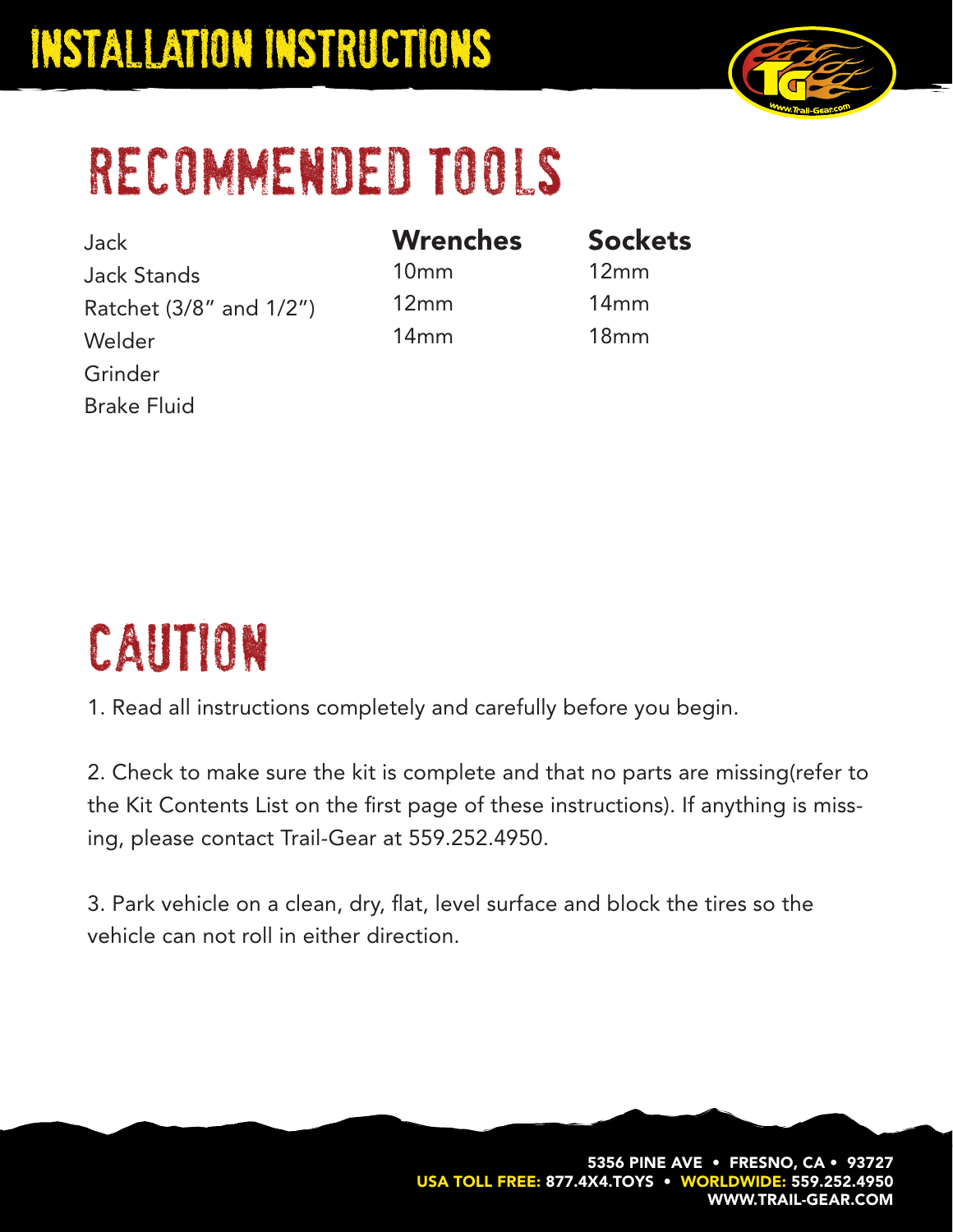## InstalLation Instructions



#### step 1 **- REMOVE SHOCKS**

Remove shocks from truck.

#### step 2 **- RELOCATE VALVE**

Relocate load sensing proportioning valve. You can drill and tap the plate to mount it back in the previous location so that you do not need to change brake lines.



step 4 **- REMOVE SPARE TIRE CARRIER** Remove the spare tire carrier.



#### step 6 **- TEST FIT PLATE**

Test fit plate in frame. Grind the areas clean where the plate is to be welded.



#### step 3 **- REMOVE SPARE TIRE CARRIER**

Loosen and remove bolts for spare tire carrier (top and bottom).



step 5 **- REMOVE SHOCK MOUNTS** Remove upper shock mounts on both sides.



step 7 **- TACK WELD PLATE TO FRAME** Tack weld the plate to the frame.